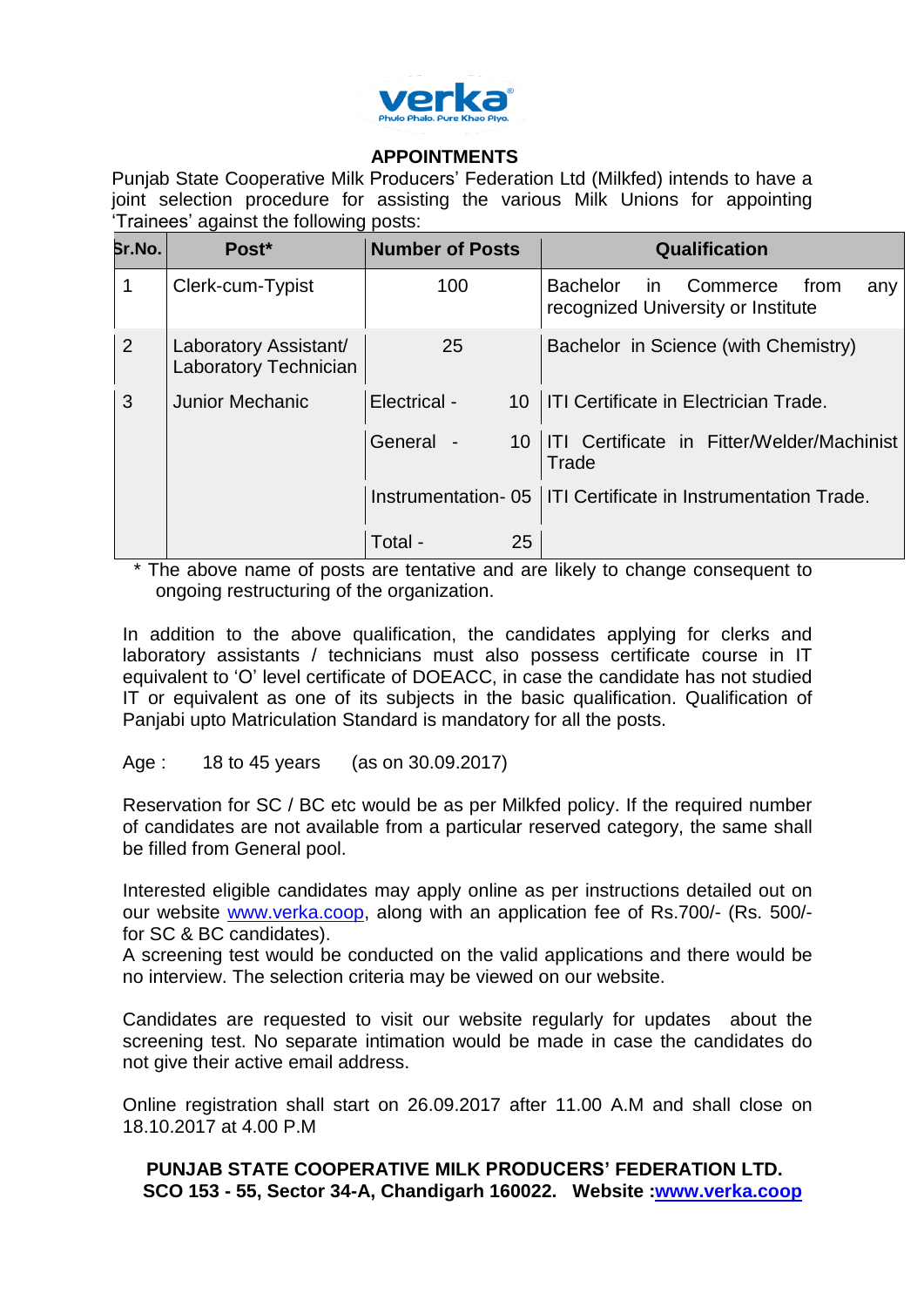## **APPOINTMENTS**

Punjab State Cooperative Milk Producers' Federation Ltd (Milkfed) intends to have a joint selection procedure for assisting the various Milk Unions for appointing 'Trainees' against the following posts:

| S.No           | Post*                                          | <b>Number of Posts</b>  | <b>Prescribed Minimum Qualification</b>                             |
|----------------|------------------------------------------------|-------------------------|---------------------------------------------------------------------|
| 1              | Clerk-cum-Typist                               | 100                     | Bachelor in Commerce from any recognized<br>University or Institute |
| $\overline{2}$ | Laboratory Assistant/<br>Laboratory Technician | 25                      | Bachelor in Science (with Chemistry)                                |
| 3              | Junior Mechanic                                | <b>Electrical</b><br>10 | ITI Certificate in Flectrician Trade.                               |
|                |                                                | General-<br>10          | ITI Certificate in Fitter/Welder/Machinist<br>Trade.                |
|                |                                                | Instrumentation-05      | ITI Certificate in Instrumentation Trade.                           |
|                |                                                | Total-<br>25            |                                                                     |

\* The above name of posts are tentative and are likely to change consequent to ongoing restructuring of the organization.

In addition to the above qualification, the candidates applying for clerks and laboratory assistants / technicians must also possess certificate course in IT equivalent to 'O' level certificate of DOEACC, in case the candidate has not studied IT or equivalent as one of its subjects in the basic qualification. Qualification of Panjabi of Matriculation Standard is mandatory for all the posts.

Age : 18 to 45 years (as on 30.09.2017)

Reservation for SC / BC etc would be as per Milkfed policy. If the required number of candidates are not available from a particular reserved category, the same shall be filled from General pool.

## **SELECTION PROCEDURE:**

Selection for each category shall be based on written test. The academic performance of the candidates securing minimum 60% Marks ( 55% Marks in case of reserved categories candidates) in the written test shall then be adjudged and a final merit list will be prepared on the basis of following criteria: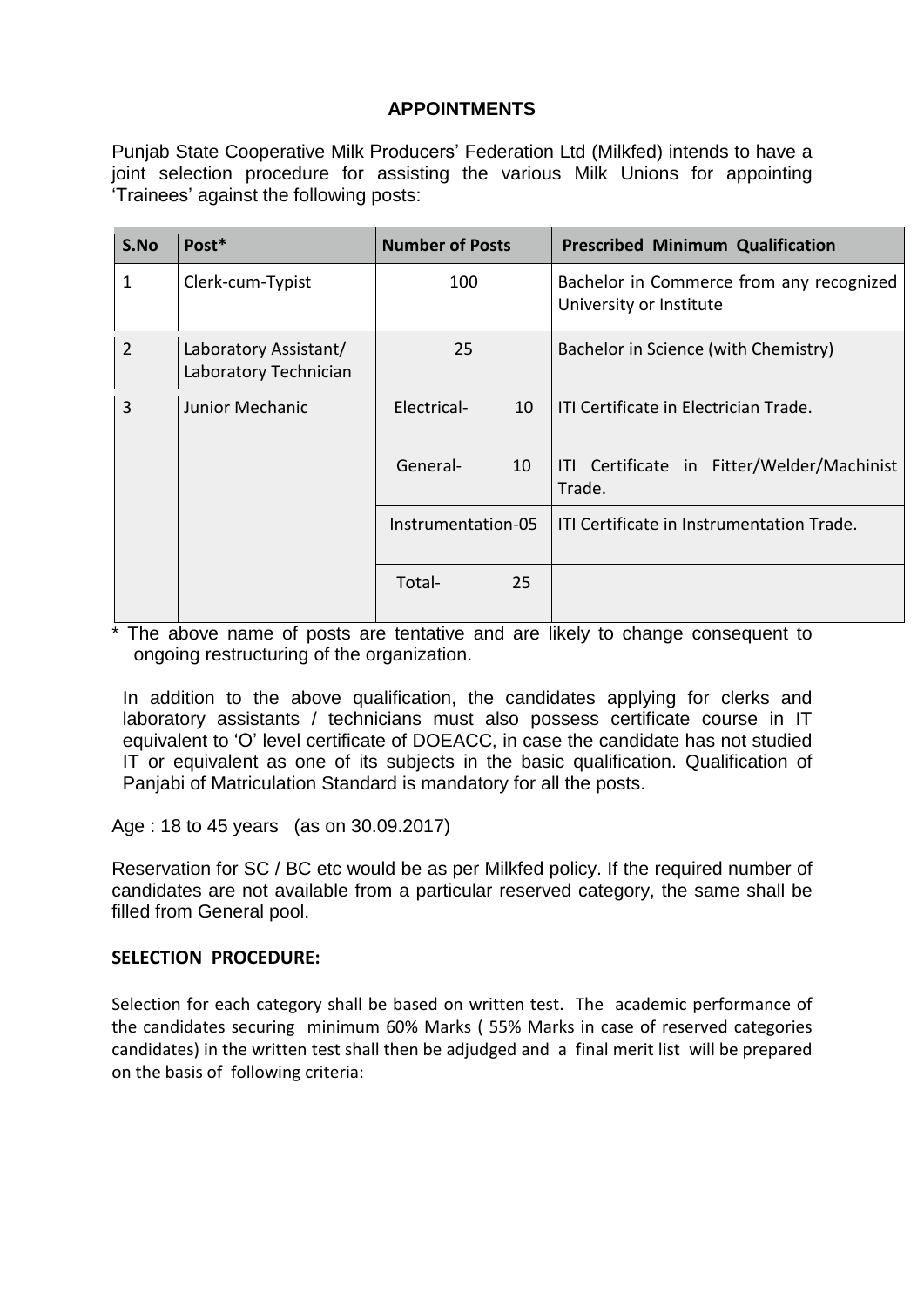## **A. Written Test**

A written test of all the applicants shall be conducted. The question papers will be objective type (100 marks) having 100 questions with multiple choices. Candidates will mark their answers on OMR sheet and each question will carry 1 mark. The question paper will be provided in English (except the Panjabi language proficiency part). The duration of test shall be of two hours. The setup of question paper will be as under :-

| <b>Maximum Marks:</b> | 100 marks                                         |              |          |
|-----------------------|---------------------------------------------------|--------------|----------|
| (a)                   | Language Proficiency (Punjabi and English) -      | 15 marks     |          |
| (b)                   | <b>General Awareness -</b>                        | 15 marks     |          |
| (C)                   | Mental Aptitude / Reasoning -                     |              | 15 marks |
|                       | (d) Computer Proficiency                          |              | 15 marks |
| (e)                   | Subject Area:                                     |              | 40 marks |
|                       | For Clerk-cum-Typist<br>For Laboratory Assistant/ | - B.Com      | level    |
|                       | Laboratory Technician                             | - B.Sc.      | level    |
|                       | For Junior Mechanic                               | $-10+2$ /ITI | level    |

Minimum qualifying marks in the written test will be 60% for General category candidates and 55% Marks in case of reserved categories . The marks obtained by the candidate in the written test shall then be adjudged on the weightage of 60 .

### **B. Academic Performance**

- (i) Initially the Academic Performance of only candidates equal to twice the number of vacancies shall be taken into consideration, who are placed at Merit positions drawn on the basis of result of written test.
- (ii) The academic performance of the such candidates will be adjudged on the weightage of 40. The candidates for the post at serial No.1 & 2 will be adjudged on their results of graduation level and ITI level for the post at serial No.3.

 (i.e. aggregate percentage marks obtained in the prescribed qualification divided by 100 & multiplied by 40).

- (iii) If the candidate possesses higher qualification for the post in any of the stream as detailed below, he will be awarded additional 10% of the marks obtained in the academic score :
	- a. Clerk : M.Com or MBA (Finance) or ICWA (inter) or CA (inter),
	- b. Lab Assistant/Lab Tech.: M.Sc with Chemistry as a subject
	- c. Junior Mechanic- : Diploma in Engineering in relevant field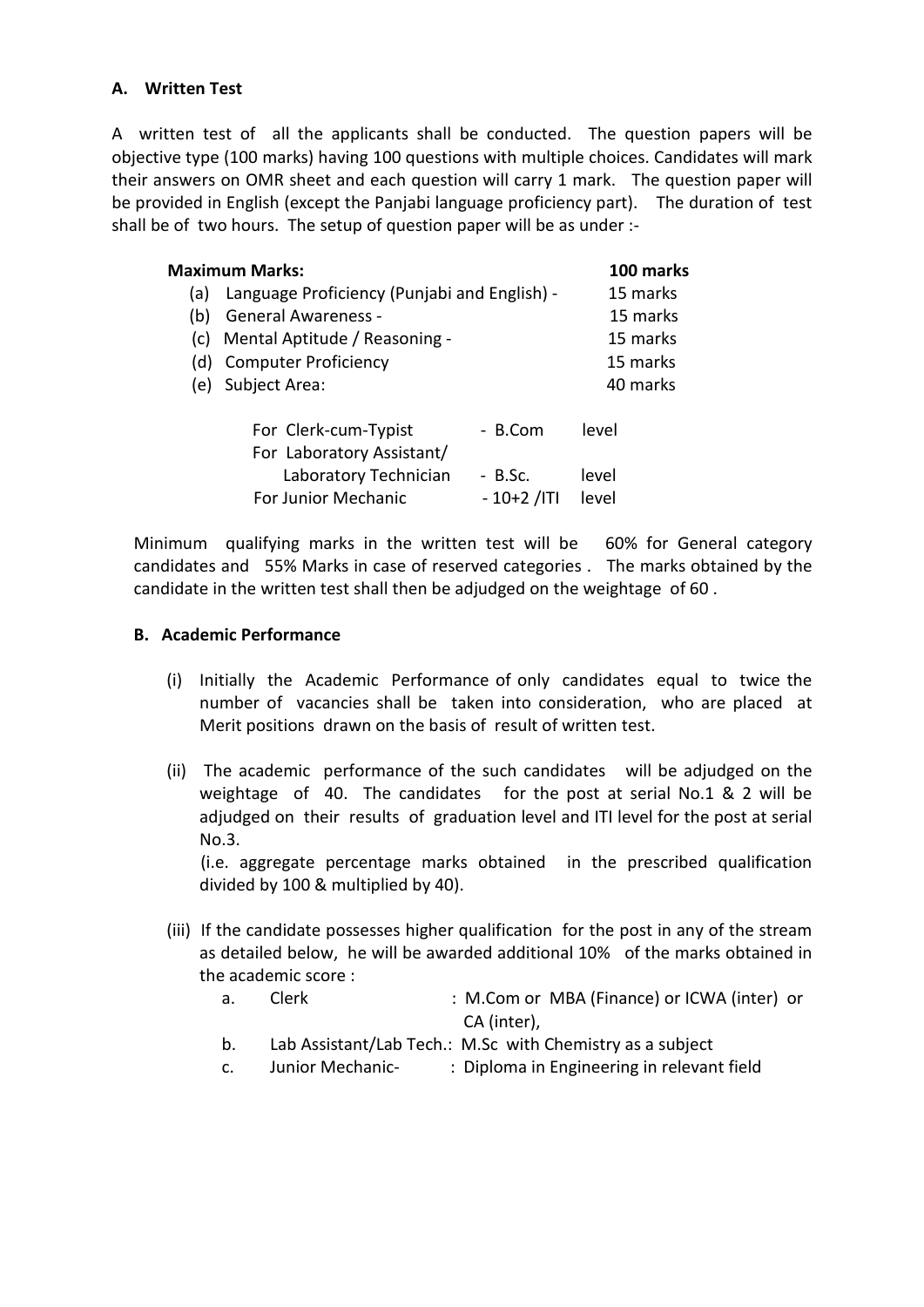### **To illustrate** :

In case a candidate secures aggregate 72% marks in the prescribed minimum qualification examination, his evaluation under Academic performance on the weightage of 40 as in para (i) will be:

 $72 / 100*40$  = 28 marks Further, if the candidate has passed the final examination of the higher qualification as detailed in para (ii) above for different streams, he will be awarded additional marks as under:

$$
28/100*10 = 2.8
$$

Total marks obtained by the candidate:  $28 + 2.8 = 30.8$ 

**( The candidates should carefully make evaluation of their Academic Performance as per above criteria and give the details in Application form under para 'Academic Qualification' to be filled by them )**

The marks obtained by the candidate in the written test on the weightage of 60 and in Academic performance on the weightage of 40 will be his score out of 100 to be considered his placement in final merit list.

In case of two or more candidates obtaining equal marks in the final evaluation, the merit will be decided in the following order :-

- a. Candidate elder in age will be placed higher in merit.
- b. If the tie still persist between candidates, merit will be determined in order of name alphabet.

#### C **Verification of Documents**:

Mere placement of the candidate in the final merit list shall not vest any right to candidate for appointment.

Candidates placed in the final merit list shall then be called for verification of Documents on the dates & Venue to be notified on our web site. Initially only 125% of the candidates of the number of vacancies shall be called for verification of documents. The selection of the candidate for appointment shall only be subject to meeting the eligibility criteria and verification of documents.

### **GENERAL CONDITIONS AND IMPORTANT INSTRUCTIONS FOR CANDIDATES:**

- 1. The Managing Director, Milkfed reserves the right to modify the number of posts advertised and modify or withdraw the recruitment notice without assigning any reason. The decision of the Managing Director, Milkfed will be absolute and final in this regard.
- 2. The selected candidates may be posted/allocated in any Milk Union/Plant/Unit/Branch of the Milkfed in Punjab or outside Punjab.
- 3. The appointment letters to the selected candidates allocated to any of the Milk Unions shall be issued by the General Managers of respective District Cooperative Milk Producers Unions.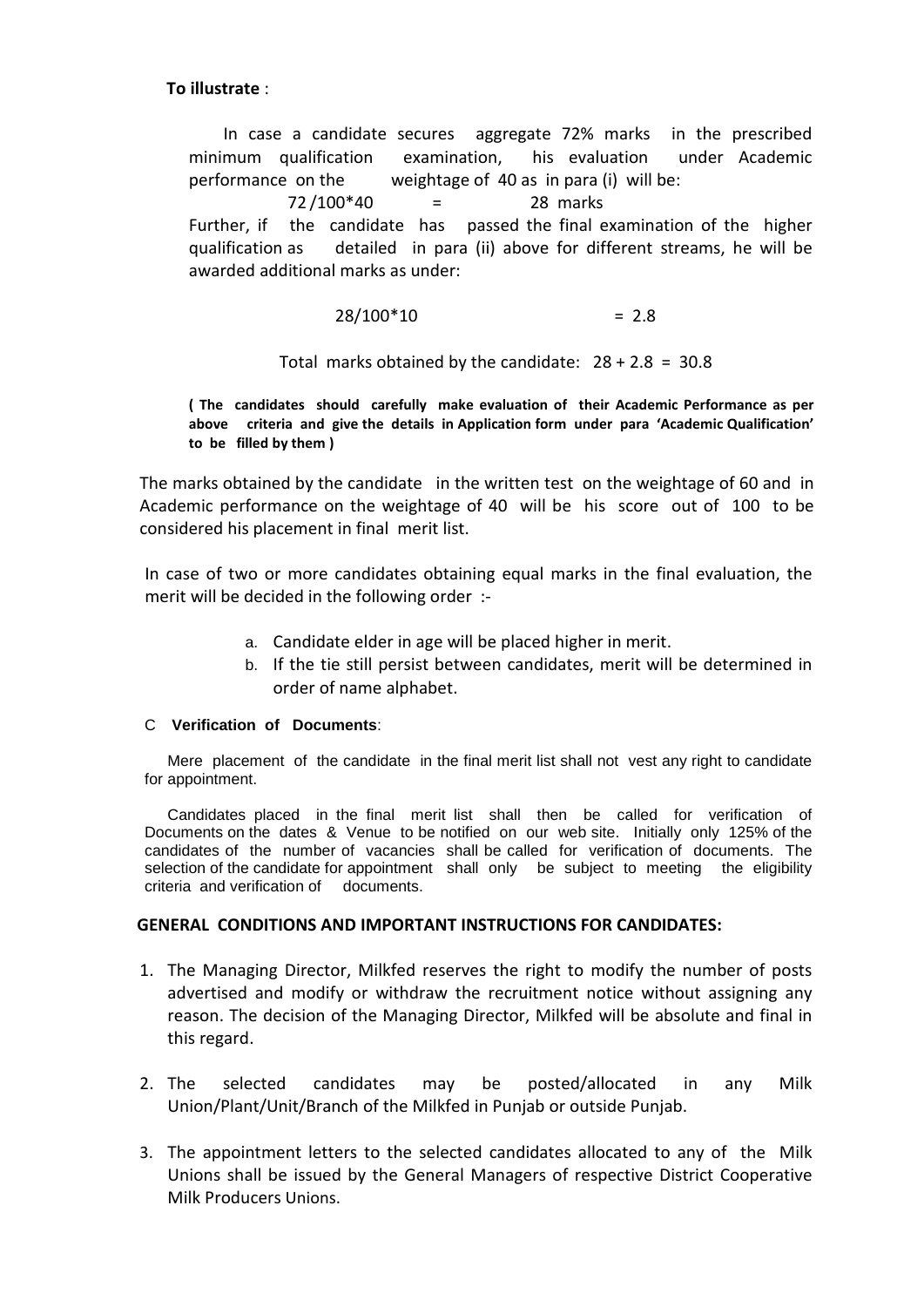- 4. Candidates are requested to visit our website regularly for updates.
- 5. Only eligible candidates may apply online, along with an application fee (Non refundable) of Rs 700/- (Rs. 500/- for SC & BC)
- 6. The selected candidates would work as Trainees for 2 years and they would be paid fixed emoluments of Rs 16500/-(for categories at Sr.No. 1 & 2 ) and Rs 15000/- (for category No3) (consolidated) per month for the first year with 10% increase for the second year. After the completion of second year, appointees would have to undergo for an evaluation and on the successful completion of this evaluation, the appointees would be placed in the regular pay structure as applicable for the post at the relevant time.
- 7. The nomenclature of the posts can be changed at any stage.
- 8. No separate intimation would be made in case the candidates do not give their active email accounts & Mobile No.
- 9. Mere placement higher in the merit shall not entitle any candidate to get appointment. The selection shall be subject to verification of testimonials / certificates / documents/ Medical fitness certificate and the same shall liable to be declared null & void without any notice in case any testimonials / certificates / document is found fake or forged or not meeting the required criteria / rules. Verification of original documents would be done at the time of counseling and reporting for joining. The purpose would be to verify different records regarding identification, age, original certificates of qualifying examination, state of eligibility, category etc, of the candidate. On failing to establish the authenticity of any document, the candidate will not be considered for recruitment
- 10. Candidates working in Government/Semi Government/Cooperative Organizations shall have to furnish a "No Objection Certificate" from their organization and shall have to get himself/herself relieved after resigning from that organization, before joining.
- 11. The final list of selected candidates shall be displayed on our website after counseling and verification of documents.
- 12.Online registration shall start on 26.09.2017 after 11.00 A.M and shall close on 18.10.2017 at 4.00 P.M

### **HOW TO APPLY ONLINE:**

- 1. The category once filled will not be allowed to be changed.
- 2. Visit the website of MILKFED: <http://www.verka.coop/career>
- 3. Fill the application form carefully & correctly
- 4. Every successful registration will be allotted the Login id and password.